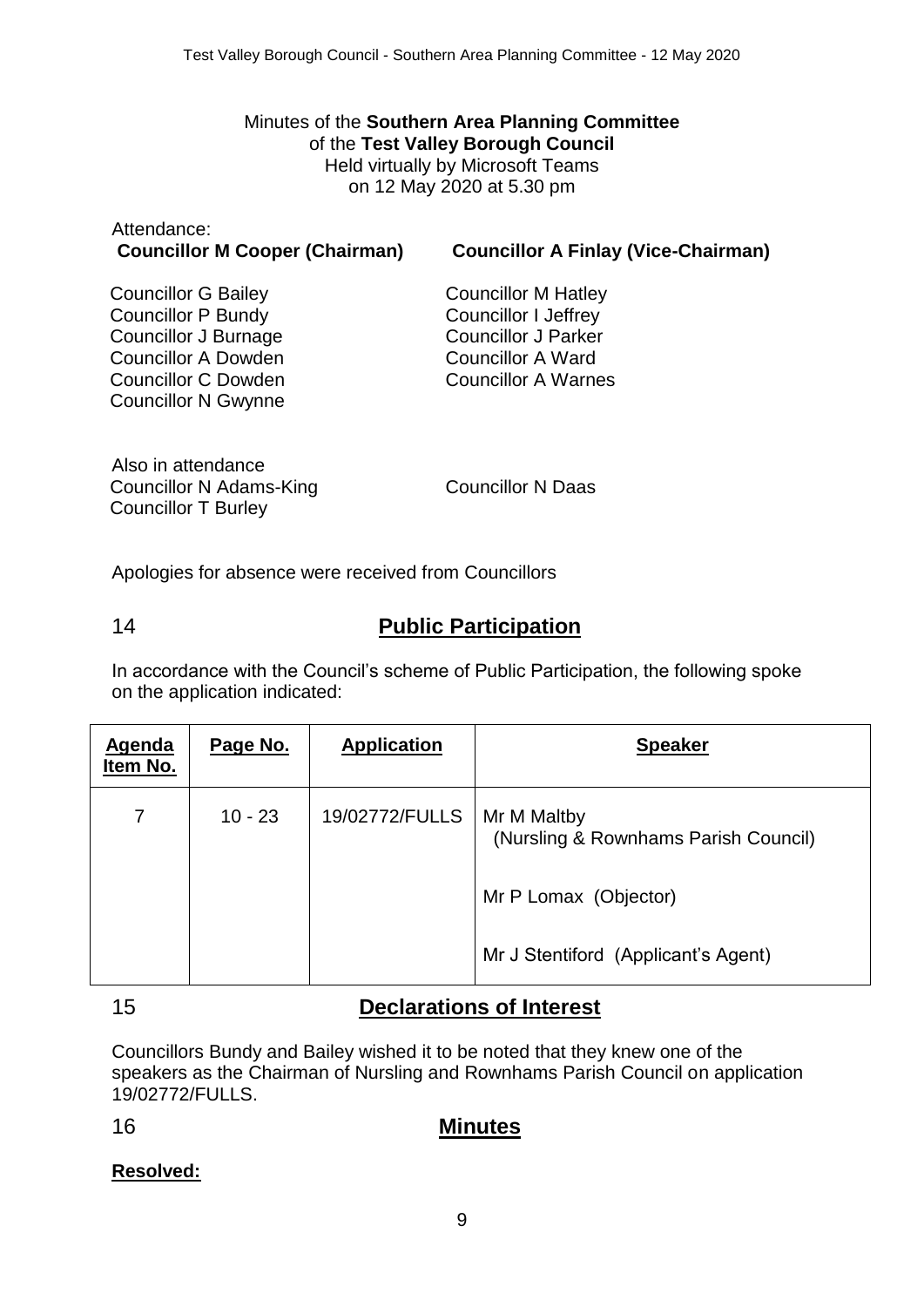**That the minutes of the meeting held on 10 March 2020 be confirmed and signed as a correct record.**

## 17 **Schedule of Development Applications**

#### **Resolved:**

**That the application for development as set out below be determined as indicated.**

#### 18 **19/02772/FULLS**

| <b>APPLICATION NO.</b><br><b>REGISTERED</b> | 19/02772/FULLS<br><b>APPLICATION TYPE FULL APPLICATION - SOUTH</b><br>26.11.2019 |
|---------------------------------------------|----------------------------------------------------------------------------------|
| <b>APPLICANT</b>                            | Mr Warren Cann                                                                   |
| <b>SITE</b>                                 | Shb Hire Ltd, Mill Lane, Nursling, SO16 0YE,                                     |
|                                             | <b>NURSLING AND ROWNHAMS</b>                                                     |
| <b>PROPOSAL</b>                             | Erection of a battery storage facility                                           |
| <b>AMENDMENTS</b>                           | 11.12.19 - Updated acoustic design specification                                 |
| <b>CASE OFFICER</b>                         | <b>Mr Mark Staincliffe</b>                                                       |

#### **PERMISSION subject to:**

- **1. The development hereby permitted shall be begun within three years from the date of this permission. Reason: To comply with the provision of Section 91 of the Town and Country Planning Act 1990 as amended by Section 51 of the Planning and Compulsory Purchase Act 2004.**
- **2. The development hereby permitted shall not be carried out except in complete accordance with the details shown on the submitted plans:**
	- **101-A Sheet 1 301-A Sheet 1 of 2 301-A Sheet 2 of 2 302-A 001 003 005-A 008 JCW Reflective Sound Screen- Data Sheet 68**

**Reason: For the avoidance of doubt and in the interests of proper planning.**

**3. No development shall commence until a detailed Big Willow Wood SINC Biodiversity Restoration, Enhancement and Management Plan has been submitted to and approved in writing by the local planning authority. The submitted Plan shall build on the details contained within the Woodland Restoration and Management Plan (SLR Ref 422.06725.00001 Version 3 dated May 2017) and further**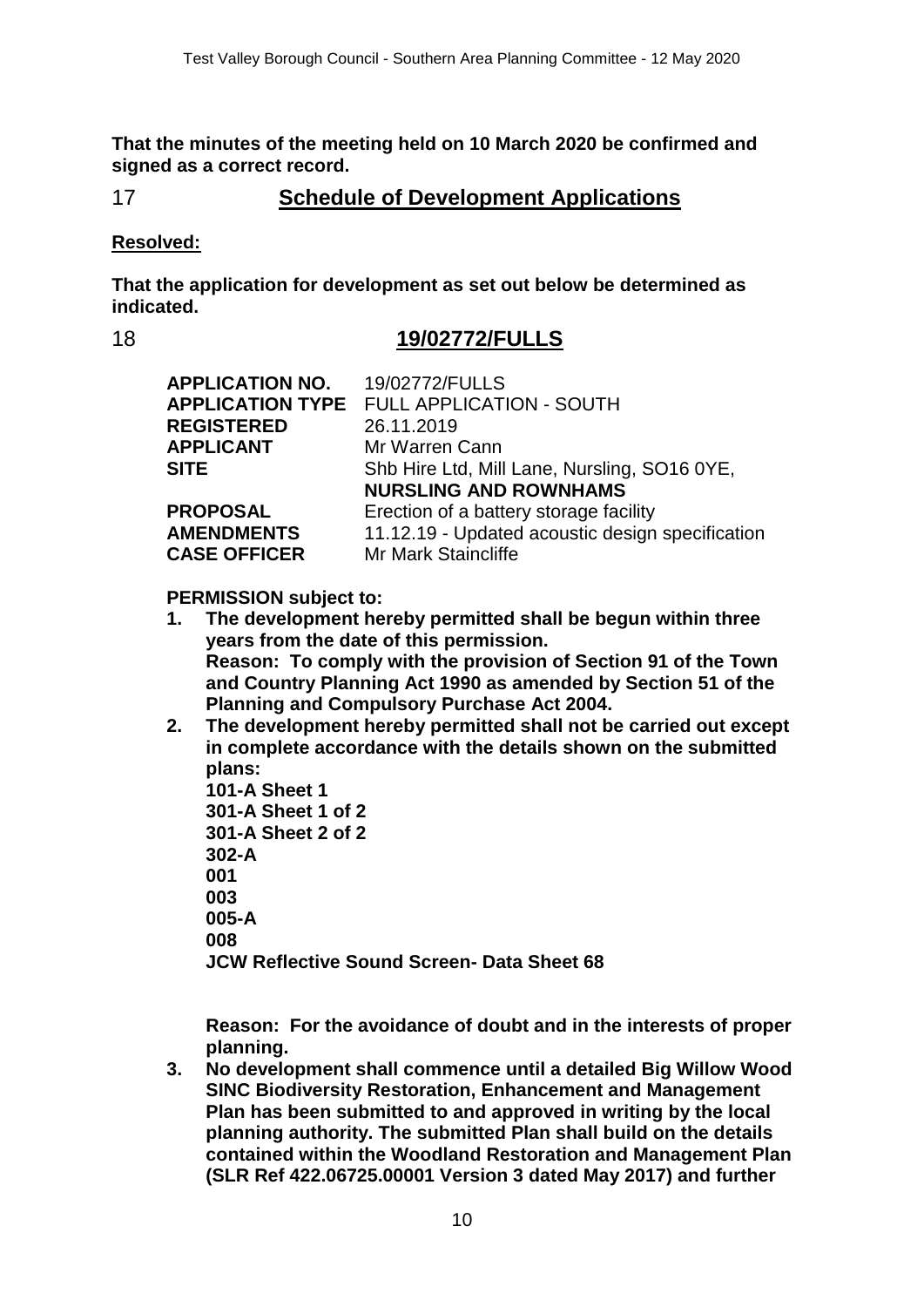**botanical survey work of adjacent retained habitats, to demonstrate how the local ecological network will be enhanced. It shall further make provision for the relocation of the existing perimeter fencing on the northern and western site boundaries closer to the electricity generation unit compound. The Plan shall also include timescales for implementation of the restoration measures and provision for regular monitoring over a minimum ten year period, with periodic review and reporting to the local planning authority. Remedial works shall be undertaken where a need for these is identified.**

**The Plan shall subsequently be implemented in accordance with the approved details, with the long-term management provisions fully implemented unless subsequently varied on the basis of proper monitoring and review.**

**Reason: The matter is required to be agreed with the Local Planning Authority before development commences in order that the development is undertaken in an acceptable manner and to ensure the favourable conservation status of protected species and to ensure that the lands ecological significance is adequately restored to ensure compliance with the Test Valley Borough Revised Local Plan (2016) Policy E5.**

**4. No development shall commence (including site clearance and any other preparatory works) until a scheme for the protection of the Oak T1 to be retained has been submitted to and approved in writing by the local planning authority. Such a scheme shall include a plan showing the location and specification of protective tree barriers. Such barriers shall be erected prior to any other site operations and at least three working days notice shall be given to the local planning authority that it has been erected. The approved tree protection measures shall be maintained and retained for the full duration of construction or until such time as agreed in writing with the local planning authority. No activities, nor material storage, nor placement of site huts or other equipment whatsoever shall take place within the barrier.**

**Reason: To prevent the loss during development of important landscape features and to ensure, so far as is practical, that development progresses in accordance with current Arboriculture best practice, in accordance with Test Valley Borough Revised Local Plan (2016) Policy E2.**

**5. No development shall commence until a scheme for the import and export of electricity to and from the site, including routes of pipes and cables has been submitted to and approved in writing by the local planning authority. The connection infrastructure shall be constructed in accordance with the approved details prior to the development being first brought into use. Reason: For the avoidance of doubt and to ensure that the cable route does not result in harm to or loss of important landscape**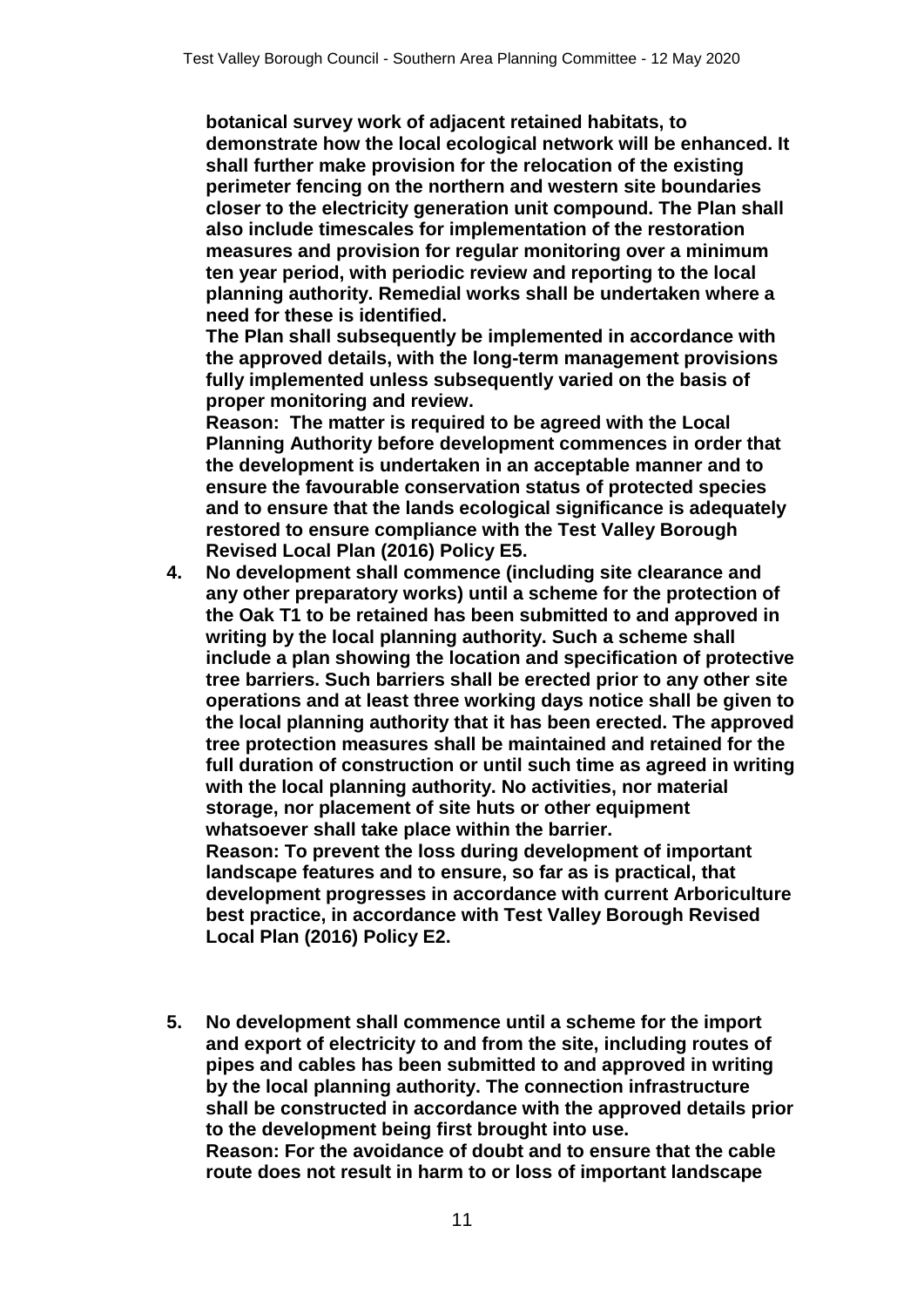**features and harm to areas of special ecological value, in accordance with Test Valley Borough Revised Local Plan (2016) Policy E2 and E5.**

**6. No development shall commence (other than site clearance) until an assessment of the nature and extent of any contamination and a scheme for remediating the contamination has been submitted to and approved in writing by the local planning authority. The assessment must be undertaken by a competent person, and shall assess the presence of any contamination on the site, whether or not it originates on the site. The assessment shall comprise at least a desk study and qualitative risk assessment and, where appropriate, the assessment shall be extended following further site investigation work. In the event that contamination is found, or is considered likely, the scheme shall contain remediation proposals designed to bring the site to a condition suitable for the intended use. Such remediation proposals shall include clear remediation objectives and criteria, an appraisal of the remediation options, and the arrangements for the supervision of remediation works by a competent person. The site shall not be brought into use until a verification report, for the purpose of certifying adherence to the approved remediation scheme, has been submitted to and approved in writing by the local planning authority.**

**Reason: To ensure a safe living/working environment in accordance with Test Valley Borough Revised Local Plan (2016) Policy E8.**

**7. In the event that contamination is found at any time during construction works, the presence of such contamination shall be reported in writing to the local planning authority without delay and development shall be suspended on the affected part of the site until a remediation scheme for dealing with that contamination has been approved by the local planning authority. The approved remediation scheme shall be implemented and, if requested, a verification report, for the purpose of certifying adherence to the approved remediation scheme, shall be submitted to the local planning authority prior to the site being brought into use.**

**Reason: To ensure a safe living/working environment in accordance with Test Valley Borough Revised Local Plan (2016) Policy E8.**

**8. The combined level of sound emitted from fixed plant and machinery installed on the site, shall not exceed a 'rating level (LAr,Tr)' of 39dBA during any day time or night time period at any residential property existing at the date of the Decision Notice. Measurements and assessment for the purposes of demonstrating compliance shall be made in accordance with BS4142.**

**Reason: To safeguard the amenities of the area in accordance with Test Valley Borough Revised Local Plan (2016) Policy LHW4.**